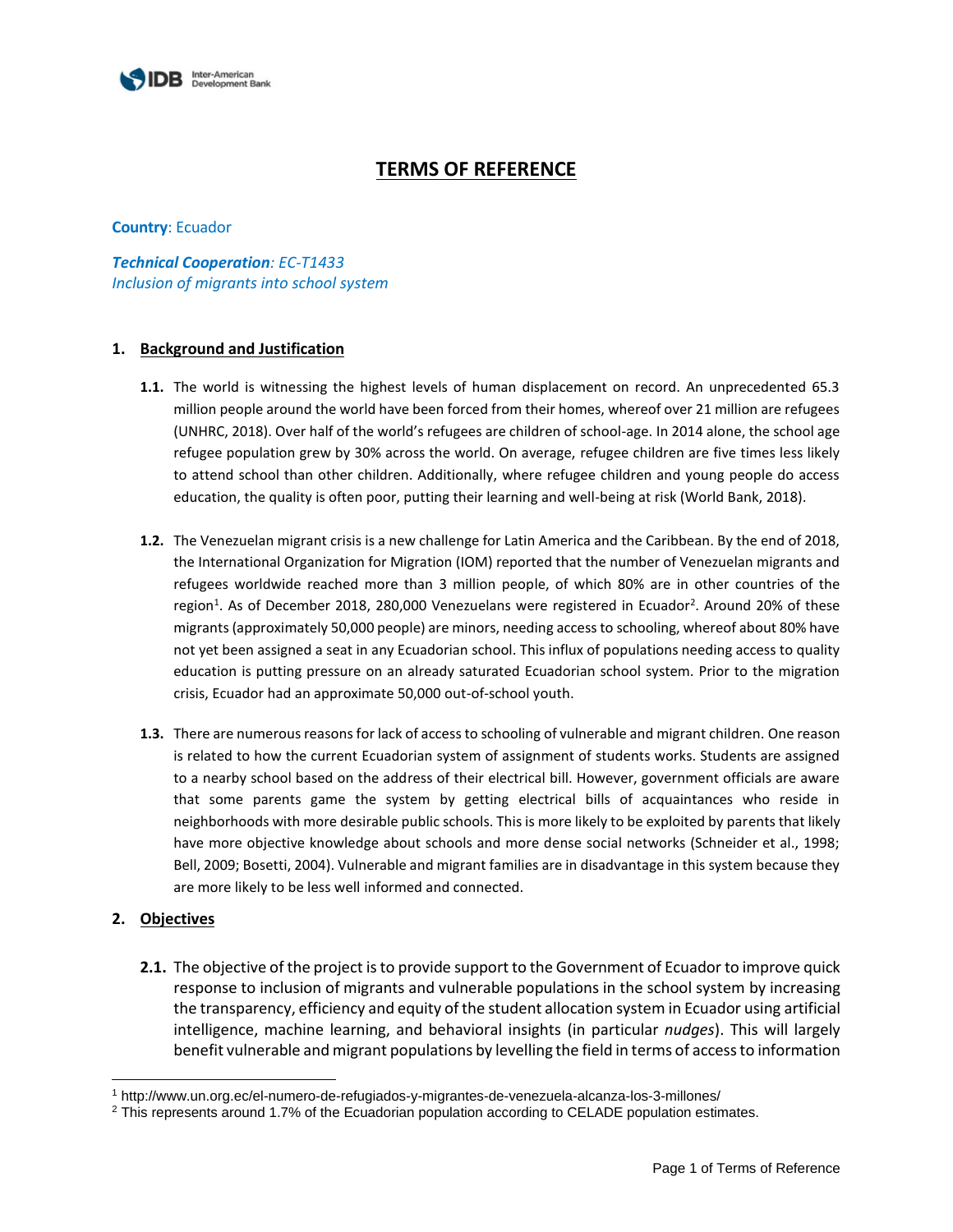

and opportunities to get a seat assigned in an Ecuadorian public school. Specifically:

- 2.1.1. A diagnostic study of how the current Ecuadorian system of allocation of students work.
- 2.1.2. Examine and simulate how the systems would work under different allocation rules
- 2.1.3. Provide technical assistance in the development of a platform and changes to the allocation algorithms (back-end technology)
- 2.1.4. Likewise, provide technical assistance in the development of the interface of the platform used for student allocation (front-end technology)
- 2.1.5. Provide technical assistance to conduct a pilot of the interface, implement a survey to understand parents and students' preferences for different types of schools and propose a methodology to evaluate the interface in terms of parent and student satisfaction with the school assigned.
- 2.1.6. Give relevant policy recommendations that are based on evidence and the specificities of the context.

# **3. Scope of Services**

- **3.1.** Product 1 Diagnosis of current allocation mechanisms for students: The firm will produce a detailed diagnosis of the results of the current student assignment system in Ecuador. This diagnosis will include: (i) an analysis of the rules and actual practices determining student allocation across schools; (ii) study the school supply and population density to define local educational markets; and, (iii) depending upon availability of resources, a survey to better understand family and teacher's preferences.
- **3.2.** Product 2 Analyses of alternative allocation systems literature review and simulations: The firm will conduct a literature review to identify effective nudges and informational interventions for the student allocation system in Ecuador, prioritizing vulnerable and migrant populations. The firm will also conduct simulations to make a comparison of the allocation results under the current system and under an alternative matching algorithm.
- **3.3.** Product 3 Technical support in the development of back-end and front-end technologies. The back-end stage includes the development of a platform and changes to the allocation algorithms. The front-end stage focuses on improvements in the interface of allocation system including design and implementation of alerts and nudges. The front-end will include a survey to assess the satisfaction of applicants with the process.
- **3.4.** Product 4 Evaluation of the effectiveness of the front-end technology for centralized allocation system of students: Based on the area that the government chooses to implement the back-end and front-end technologies, the firm will conduct an evaluation of the effectiveness of AI and nudges in improving equity and efficiency in the allocation of students across schools, with a focus on vulnerable and migrant populations. The results will be a key input for a policy analysis.

# **4. Key Activities**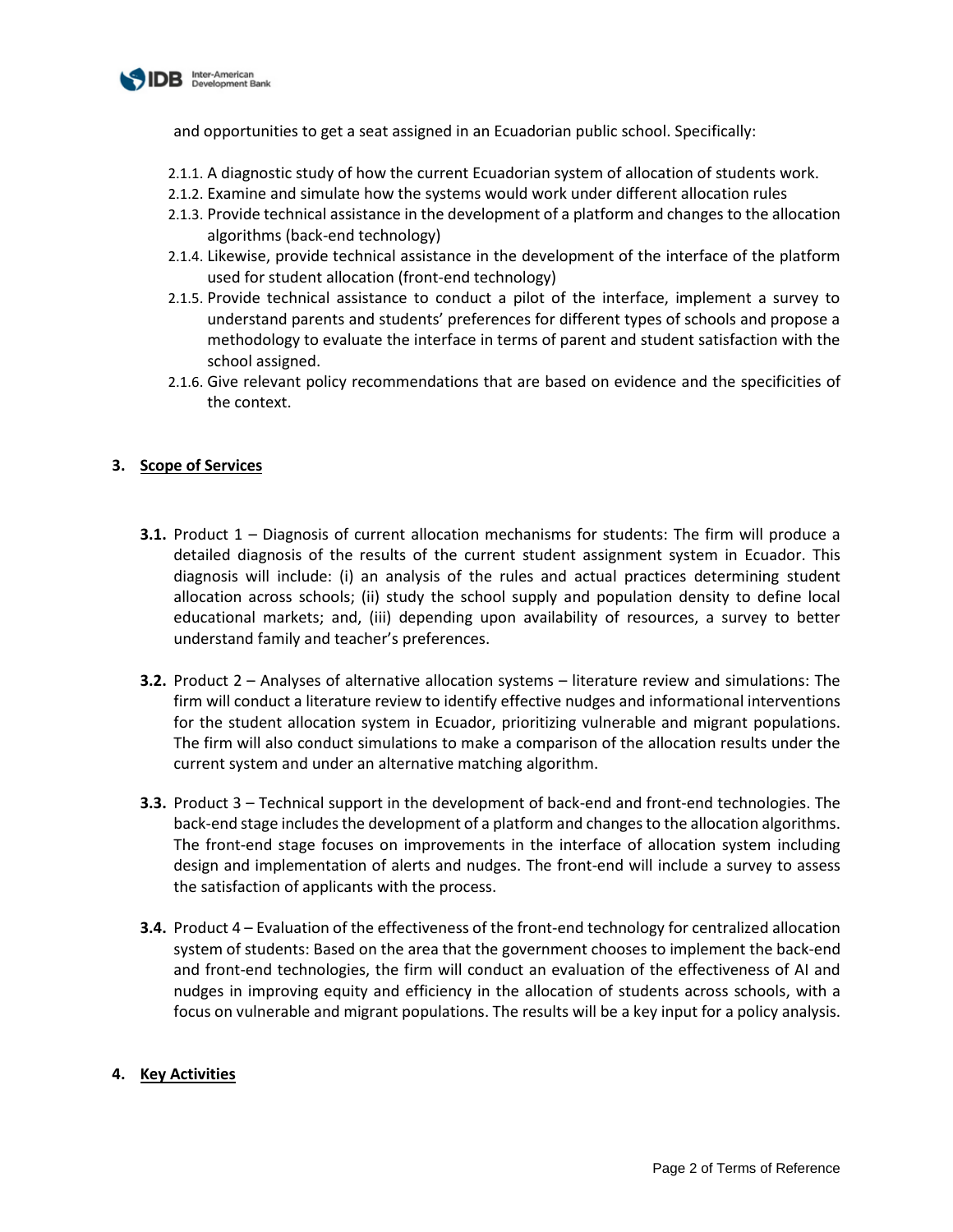

- **4.1.** Activities for Product 1 Diagnosis of current allocation mechanisms for students in Ecuador:
	- 4.1.1. Analysis of the current allocation rules.
	- 4.1.2. Collection of administrative data for analysis of previous processes.
	- 4.1.3. Analysis of the data to identify main issues with the system and assess their transparency, efficiency, and equity.
	- 4.1.4. Analysis to define and identify education markets using population census data and geocoded data of students.
	- 4.1.5. Elaboration of reports and presenting main results.
- **4.2.** Activities for Product 2 Analyses of alternative allocation systems; literature review and simulations:
	- 4.2.1. Collection of administrative data for analysis of previous processes.
	- 4.2.2. Feasibility analysis for the definition of priorities.
	- 4.2.3. Adapt different matching algorithms to the local context.
	- 4.2.4. Analyses and simulations of the current algorithm and a strategy-proof algorithm using data of previous processes.
	- 4.2.5. Elaboration of reports and presenting main results.
- **4.3.** Activities for Product 3 Technical support in the development of back-end and front-end technologies in the Ecuadorian student assignment systems:
	- 4.3.1. Support in the creation of an information platform that supports applicants by providing them with relevant information using AI and Machine Learning. The platform will also include nudges to families to choose less demanded schools that are similar to their first option.
	- 4.3.2. Support in the design and implementation of a chatbot technology that suggests how to strengthen the application.
	- 4.3.3. Support in the design and implementation of a system of alerts, using AI and Machine Learning, when applicants apply to popular schools and face the risk of not being accepted.
	- 4.3.4. Support in the design and implementation of personalized recommendations to be sent by text messages.

## **5. Expected Outcome and Deliverables**

**5.1.** The deliverables will be requested and processed through a work order and will include reports, presentations, databases, do-files, and codes. With each work order, the firm will be expected to create a work plan that includes a start and end date, outline key processes needed to complete the work, and identify stakeholders, especially government counterparts, that will be contacted to complete the work.

## **6. Project Schedule and Milestones**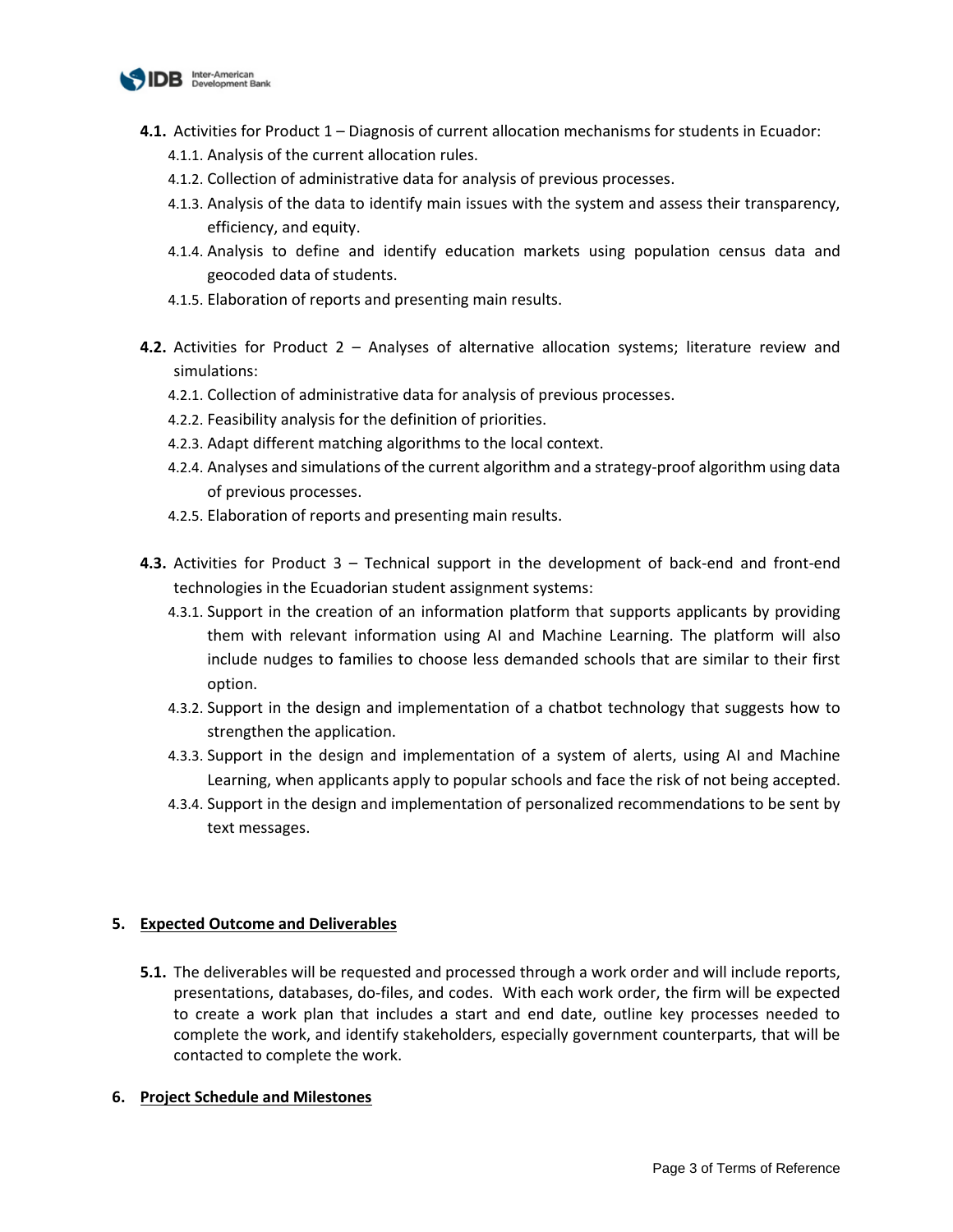

- **6.1.** Work plan including proposals for the design of the evaluation strategy: Within **one month** of signing the contract
- **6.2.** Product 1: Diagnosis of current allocation mechanisms for students: Within **7 months** of signing the contract
- **6.3.** Product 2: Analyses of alternative allocation systems; literature review and simulations: Within **7 months** of signing the contract
- **6.4.** Product 3: Technical support in the development of back-end and front-end technologies in the teacher and student assignment systems: Within **19 months** of signing the contract

# **7. Reporting Requirements**

- **7.1.** The firm will be required to provide biweekly written updates on the progress of the work in addition to the report milestones specified in section 6.
- **7.2.** All materials produced during and for this consultancy will:
	- 7.2.1. Be delivered in electronic copies.
	- 7.2.2. Be owned by the IDB (copyright), including the right to produce, distribute, disseminate and publish, notwithstanding the termination of the consultancy (except for the engagement content).

# **8. Acceptance Criteria**

**8.1.** The firm is expected to deliver high-quality products that will be evaluated by the supervisors of the project for quality assurance. It is also expected the firm has the necessary infrastructure to fully comply with the activities proposed.

# **9. Other Requirements**

**9.1.** The firm will provide technical support with the maintenance of the platform if required up to two years after the finalization of the contract.

# **10. Supervision and Reporting**

**10.1.** The responsible for this project will be Anne Sofie Olsen, Specialist of the Division of Education (SCL/EDU). The firm will participate in meetings with the IDB team to plan and report on progress (the meetings will be weekly during critical periods of the consultancy).

# **11. Schedule of Payments**

**11.1.** Payment terms will be based on the following table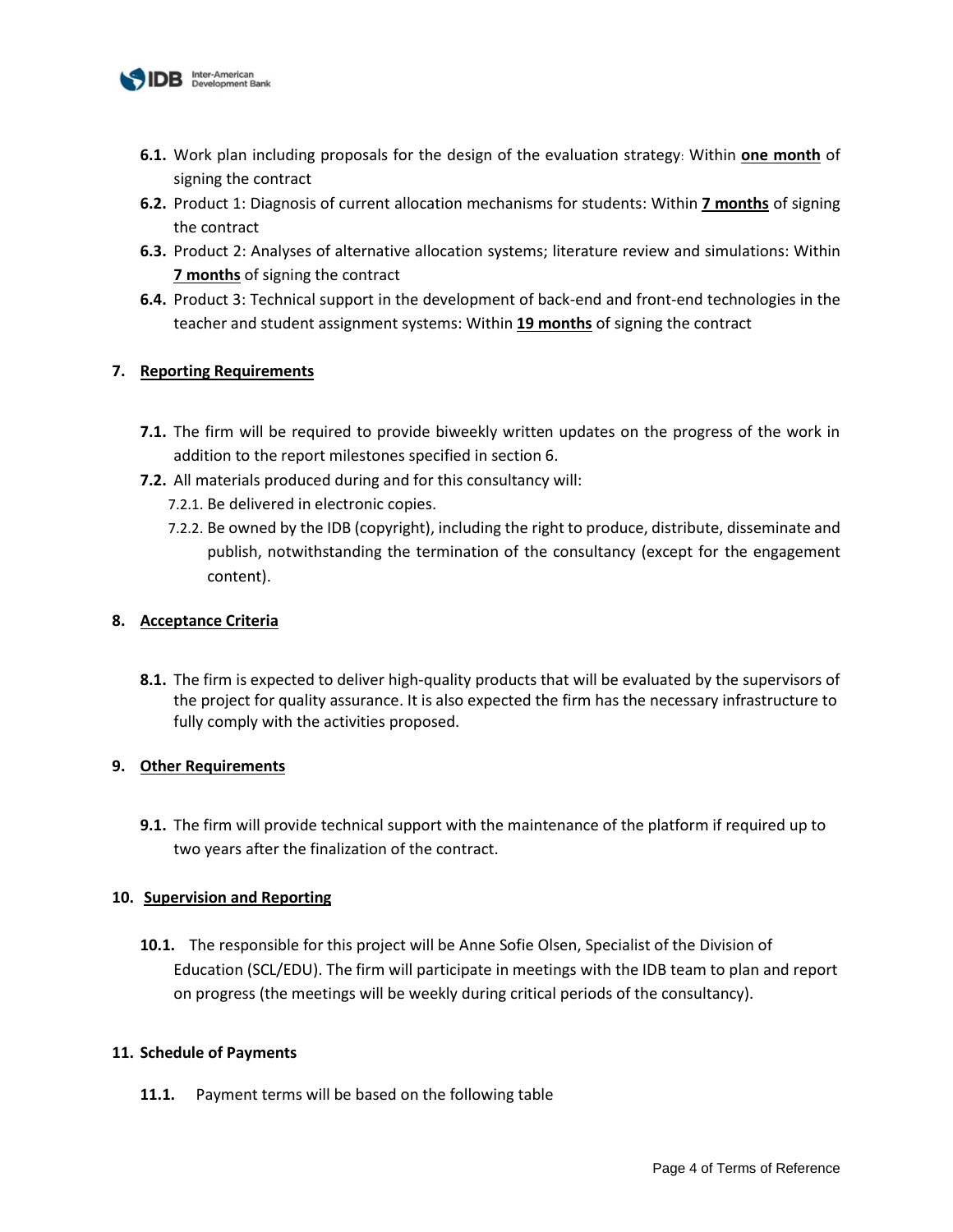

| <b>Payment Schedule</b> |                                                                                                                                   |      |  |
|-------------------------|-----------------------------------------------------------------------------------------------------------------------------------|------|--|
|                         | <b>Deliverable</b>                                                                                                                | ℅    |  |
|                         | 1. Work Plan including proposals for the design of the<br>evaluation strategy                                                     | 20%  |  |
|                         | 2. Product 1: Diagnosis of current allocation<br>mechanisms for students                                                          | 35%  |  |
|                         | 3. Product 2: Analyses of alternative allocation<br>systems: literature review and simulations                                    | 35%  |  |
|                         | 4. Product 3: Technical support in the development of<br>back-end and front-end technologies in the student<br>assignment systems | 10%  |  |
|                         |                                                                                                                                   | 1በበ% |  |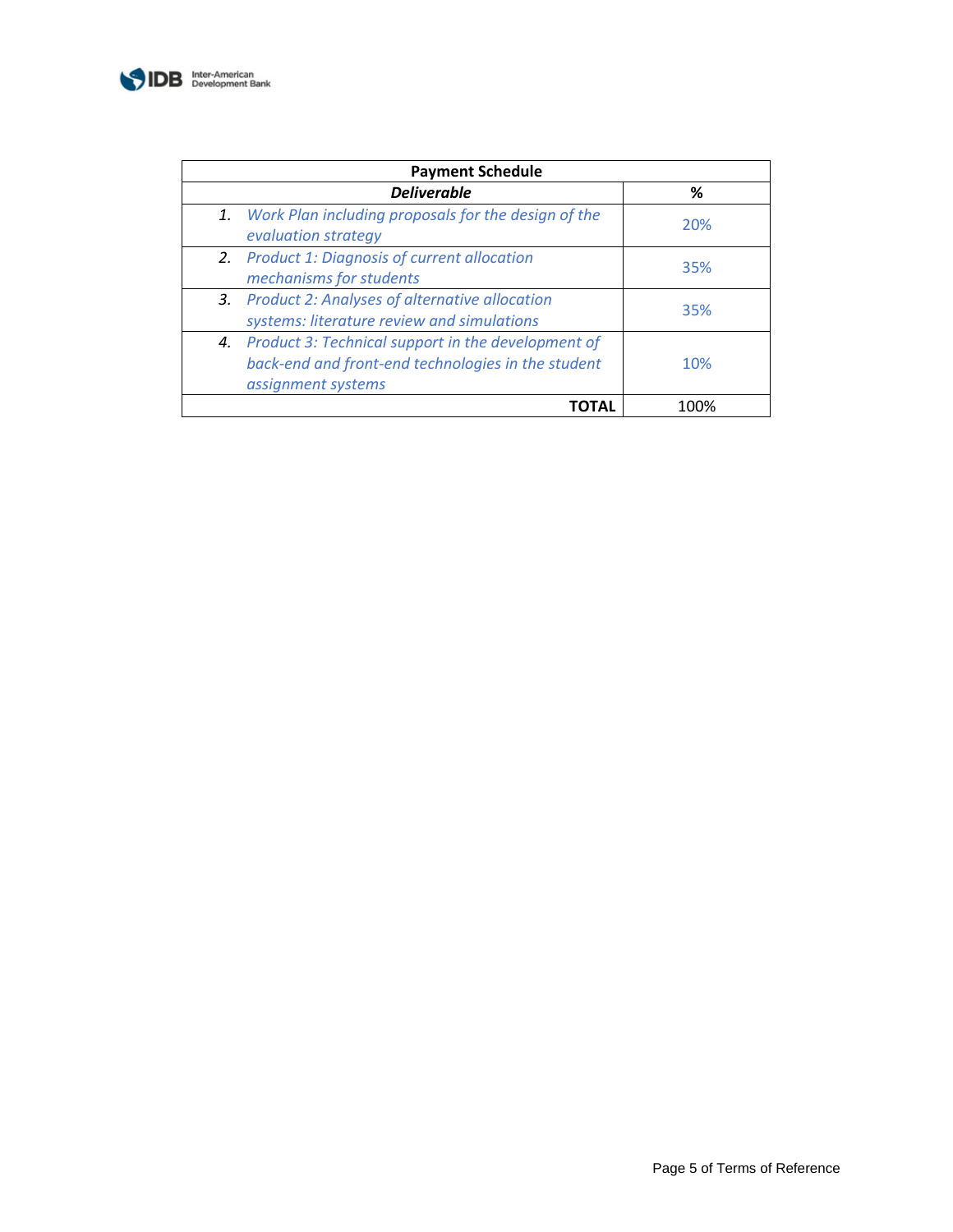

# **TERMS OF REFERENCE**

#### **Country**: Ecuador

*Technical Cooperation: EC-T1433 Inclusion of migrants into school system*

#### **12. Background and Justification**

- **12.1.**The world is witnessing the highest levels of human displacement on record. An unprecedented 65.3 million people around the world have been forced from their homes, whereof over 21 million are refugees (UNHRC, 2018). Over half of the world's refugees are children of school-age. In 2014 alone, the school age refugee population grew by 30% across the world. On average, refugee children are five times less likely to attend school than other children. Additionally, where refugee children and young people do access education, the quality is often poor, putting their learning and well-being at risk. Another great challenge for migrants and refugees is the process of integration and labor market assimilation. At the time of their arrival, they are on average at severe economic disadvantage compared to natives. They have lower employment rates, lower wages and lower occupational quality (World Bank, 2018).
- **12.2.**The Venezuelan migrant crisis is a new challenge for Latin America and the Caribbean. By the end of 2018, the International Organization for Migration (IOM) reported that the number of Venezuelan migrants and refugees worldwide reached more than 3 million people, of which 80% are in other countries of the region<sup>3</sup>. As of December 2018, 280,000 Venezuelans were registered in Ecuador<sup>4</sup>. Around 20% of these migrants (approximately 50,000 people) are minors, needing access to schooling, whereof about 80% have not yet been assigned a seat in any Ecuadorian school. This influx of populations needing access to quality education is putting pressure on an already saturated Ecuadorian school system. Prior to the migration crisis, Ecuador had an approximate 50,000 out-of-school youth.
- **12.3.**There are numerous reasons for lack of access to schooling of vulnerable and migrant children. One reason for the lack of access to schooling of migrant children is related to the critical teacher shortages faced by the Ecuadorian education system. In Ecuador, there is a deficit of circa 4,000 certified teachers to be able to incorporate all children (Ecuadorian and foreign children) in the education system. This generates lack of vacancies and waitlists in public schools. Migrants concentrate in more vulnerable areas, where the shortage of teachers is more severe. Indeed, UNICEF data shows that 25% of localities with greater shortage of teachers also have a higher share of foreigners in the education system. The vulnerable areas are where teachers have the greatest impact, the study in Ecuador "Cerrando Brechas" shows that the impact of a good teacher on student learning is significant, especially for disadvantaged children.

#### **13. Objectives**

 $\overline{a}$ 

<sup>3</sup> http://www.un.org.ec/el-numero-de-refugiados-y-migrantes-de-venezuela-alcanza-los-3-millones/

<sup>4</sup> This represents around 1.7% of the Ecuadorian population according to CELADE population estimates.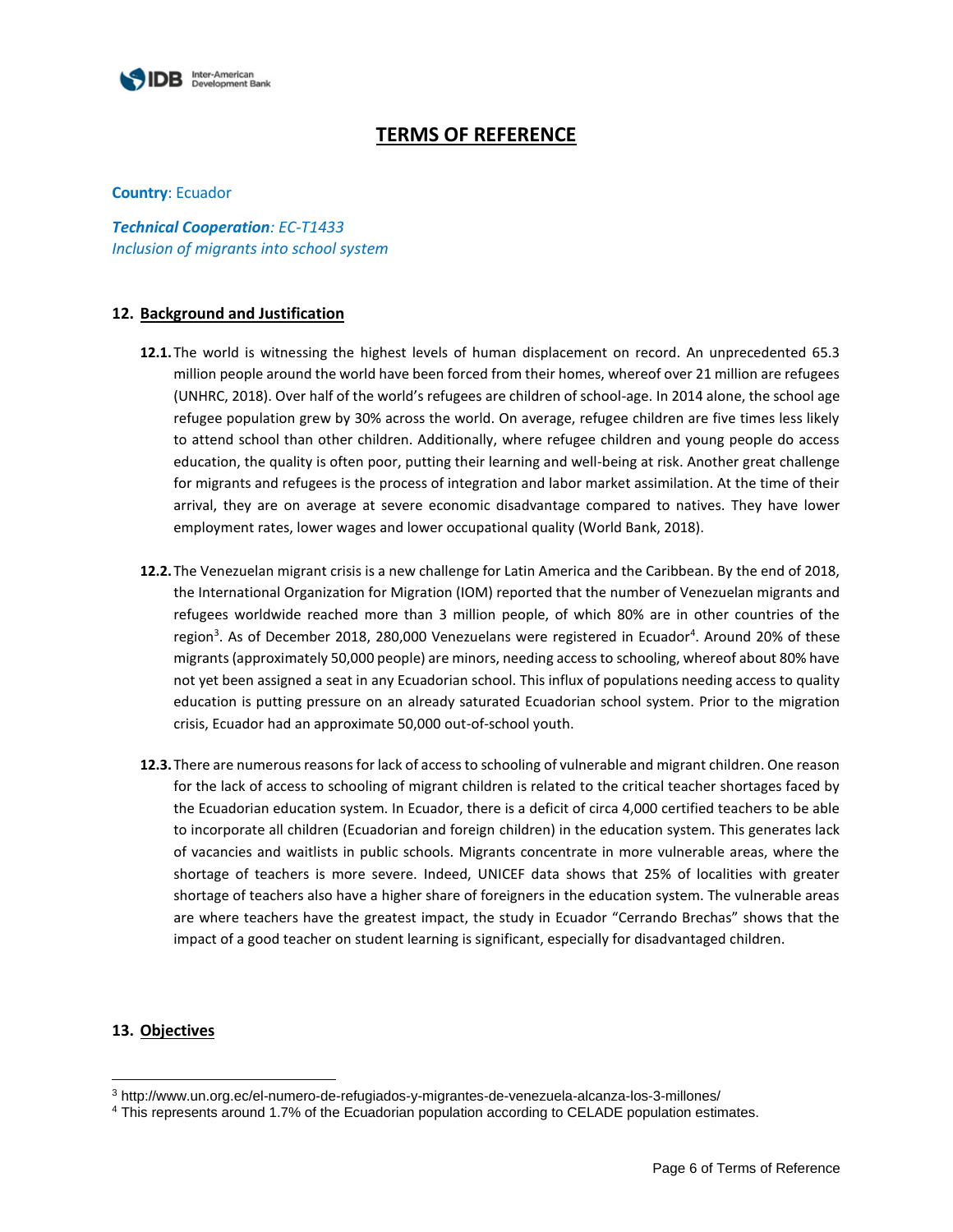

- **13.1.** The objective of the project is to support the Government of Ecuador to increase access to schooling in vulnerable areas with significant concentration of migrants by including talented individuals to work as teachers in these areas. Specifically:
	- 13.1.1. Recruit and rigorously select and train ten individuals from diverse backgrounds to become effective teachers in disadvantaged communities for at least two years.
	- 13.1.2. Target the recruitment efforts among the Venezuelan migrant population. This will foster the economic integration of migrants and, furthermore, ease their assimilation to their host country.
	- 13.1.3. Support the development of specific community action plans led by the teachers.

## **14. Scope of Services**

- **14.1.** Product 1 Report of the training provided to the recruited individuals before they start to teach and during first semester.
- **14.2.** Product 2 Report of the training provided to the recruited individuals during the second semester of classes of the first year and the first semester of classes of the second year.
- **14.3.** Product 3 Report of the training provided to the recruited individuals during the second semester of classes of the second year.
- **14.4.** Product 4 Report of the community action plans led by teachers

## **15. Key Activities**

- **15.1.** Activities for Products 1 3 Reports of the training provided to the recruited individuals
	- 15.1.1. Description of the training plan, specifying the goals for each term.
	- 15.1.2. Description of the attendance and participation of the individuals.
	- 15.1.3. Analysis of the extent to which the goals where achieved.
	- 15.1.4. Carry out surveys and/or interviews to gather feedback from the recruited individuals about the training provided; include the feedback in the report.
- **15.2.** Activities for Product 4 Report of the community action plans led by teachers
	- 15.2.1. Justification for each of the community action plans chosen by teachers, stating the expected results. Expected results should include concrete statements of expected and recognizable results, quantified as much as possible, in order to avoid general objectives like "improving the living conditions of the communities".
	- 15.2.2. Description of all the stages of the elaboration of the community action plans.

## **16. Expected Outcome and Deliverables**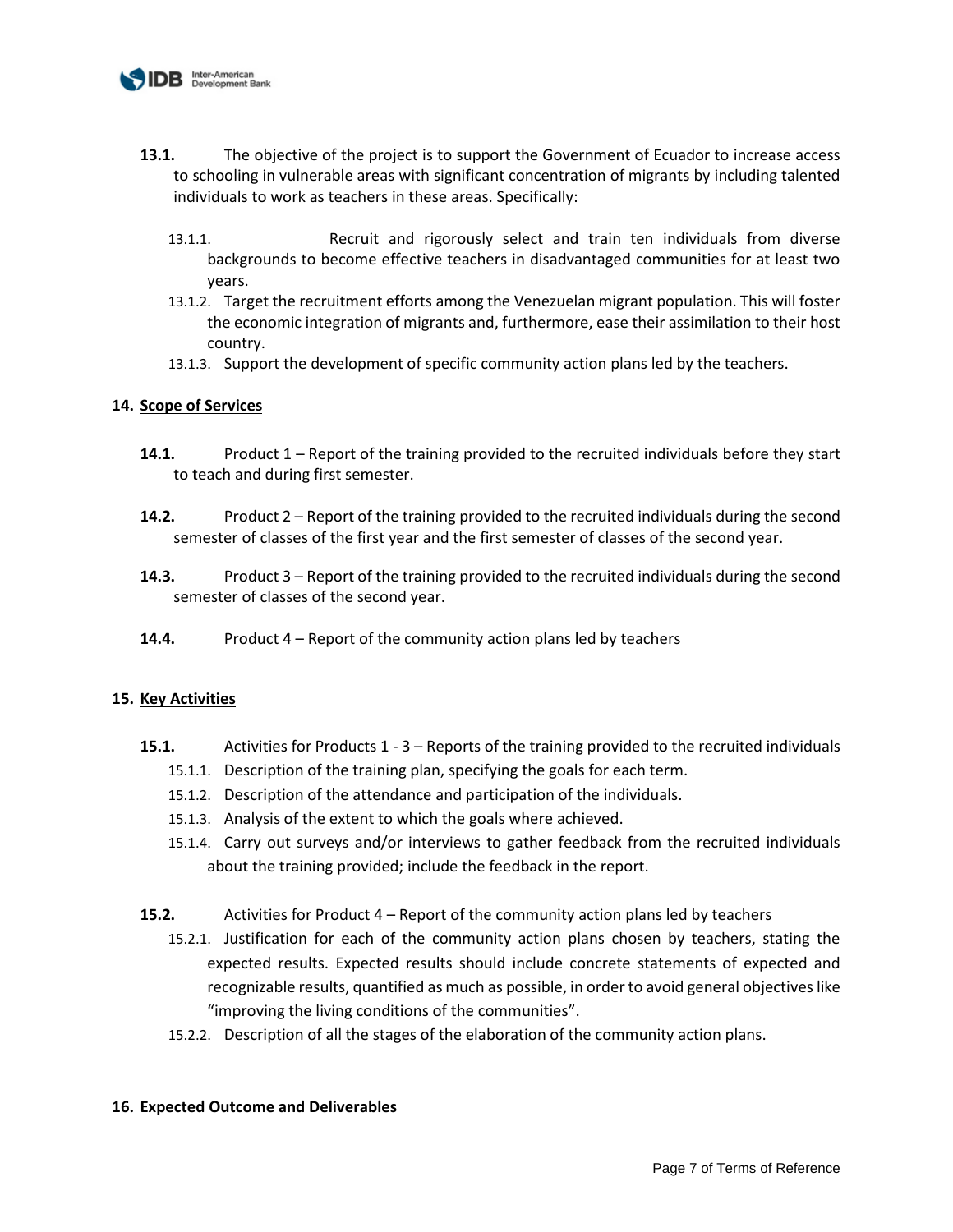

**16.1.** The deliverables will be requested and processed through a work order and will include reports. With each work order, the firm will be expected to create a work plan that includes a start and end date and outline key processes needed to complete the work.

## **17. Project Schedule and Milestones**

| 17.1.    | Work plan:                                                                                | Within 1 month of signing the   |  |  |
|----------|-------------------------------------------------------------------------------------------|---------------------------------|--|--|
| contract |                                                                                           |                                 |  |  |
| 17.2.    | Product 1: First report of the training provided: Within 8 months of signing the contract |                                 |  |  |
| 17.3.    | Product 2: Second report of the training provided:                                        | Within 20 months of signing the |  |  |
| contract |                                                                                           |                                 |  |  |
| 17.4.    | Product 3: Third report of the training provided:                                         | Within 26 months of signing the |  |  |
| contract |                                                                                           |                                 |  |  |
| 17.5.    | Product 4: Report of the community action plans:                                          | Within 26 months of signing the |  |  |
| contract |                                                                                           |                                 |  |  |
|          |                                                                                           |                                 |  |  |

## **18. Reporting Requirements**

| 18.1.                                                                                       |
|---------------------------------------------------------------------------------------------|
| he firm will be required to provide monthly written updates on the progress of the work in  |
| addition to the report milestones specified in section 6.                                   |
| 18.2.<br>Α                                                                                  |
| Il materials produced during and for this consultancy will:                                 |
| B<br>18.2.1.                                                                                |
| e delivered in electronic copies.                                                           |
| B<br>18.2.2.                                                                                |
| e owned by the IDB (copyright), including the right to produce, distribute, disseminate and |
| publish, notwithstanding the termination of the consultancy (except for the engagement      |

# **19. Acceptance Criteria**

content).

**19.1.** The firm is expected to deliver high-quality products that will be evaluated by the supervisors of the project for quality assurance. It is also expected the firm has the necessary infrastructure to fully comply with the activities proposed.

## **20. Other Requirements**

**20.1.** There are no other requirements.

# **21. Supervision and Reporting**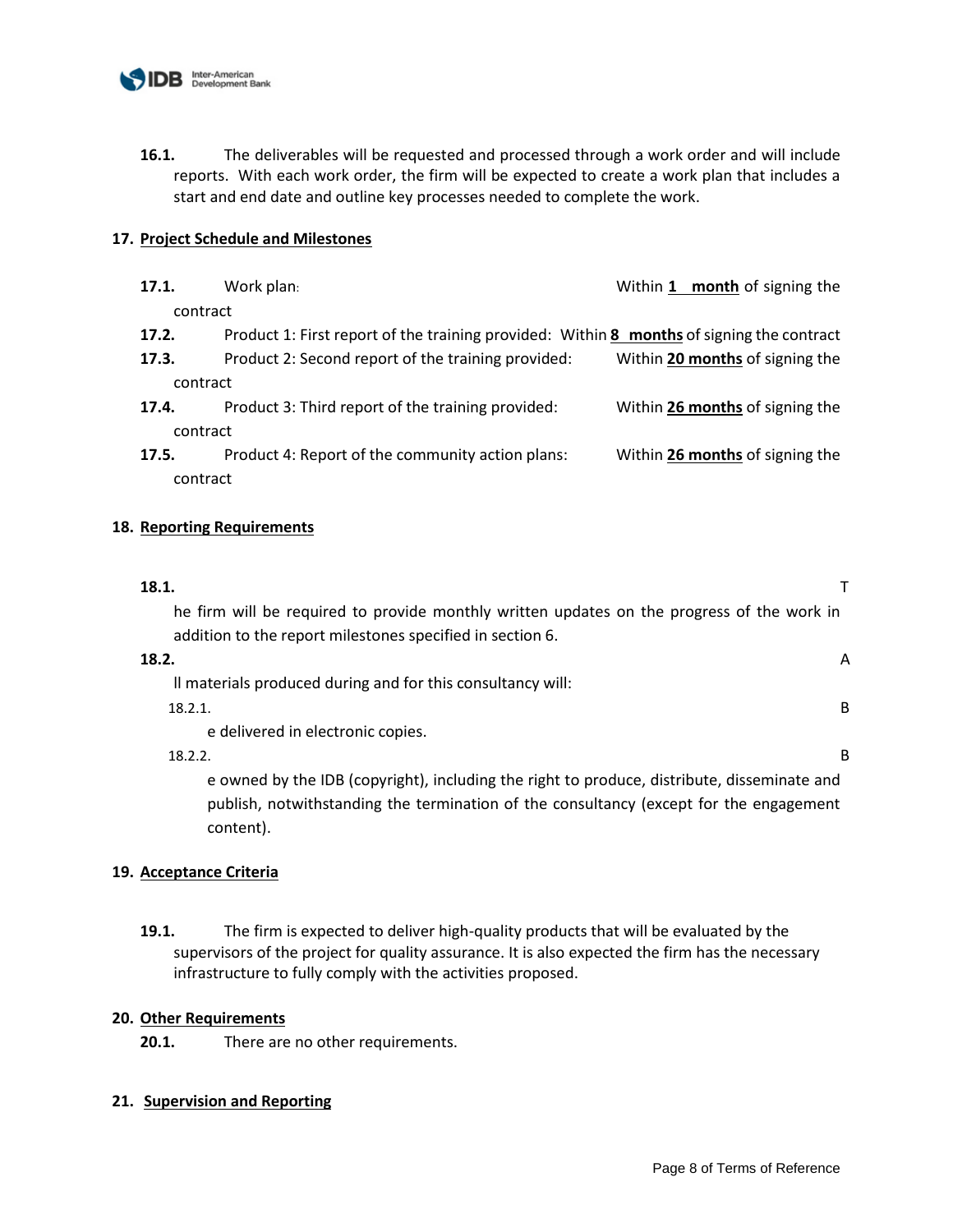

**21.1.** The responsible for this project will be Anne Sofie Olsen, Specialist of the Division of Education (SCL/EDU). The firm will participate in meetings with the IDB team to plan and report on progress (the meetings will be weekly during critical periods of the consultancy).

## **22. Schedule of Payments**

**22.1.** Payment terms will be based on the following table

| <b>Payment Schedule</b> |                                                      |      |
|-------------------------|------------------------------------------------------|------|
|                         | <b>Deliverable</b>                                   | %    |
|                         | 5. Work Plan                                         | 10%  |
|                         | 6. Product 1: First report of the training provided  | 20%  |
|                         | 7. Product 2: Second report of the training provided | 20%  |
|                         | 8. Product 3: Third report of the training provided  | 20%  |
|                         | 9. Product 4: Report of the community action plans   | 30%  |
|                         |                                                      | 100% |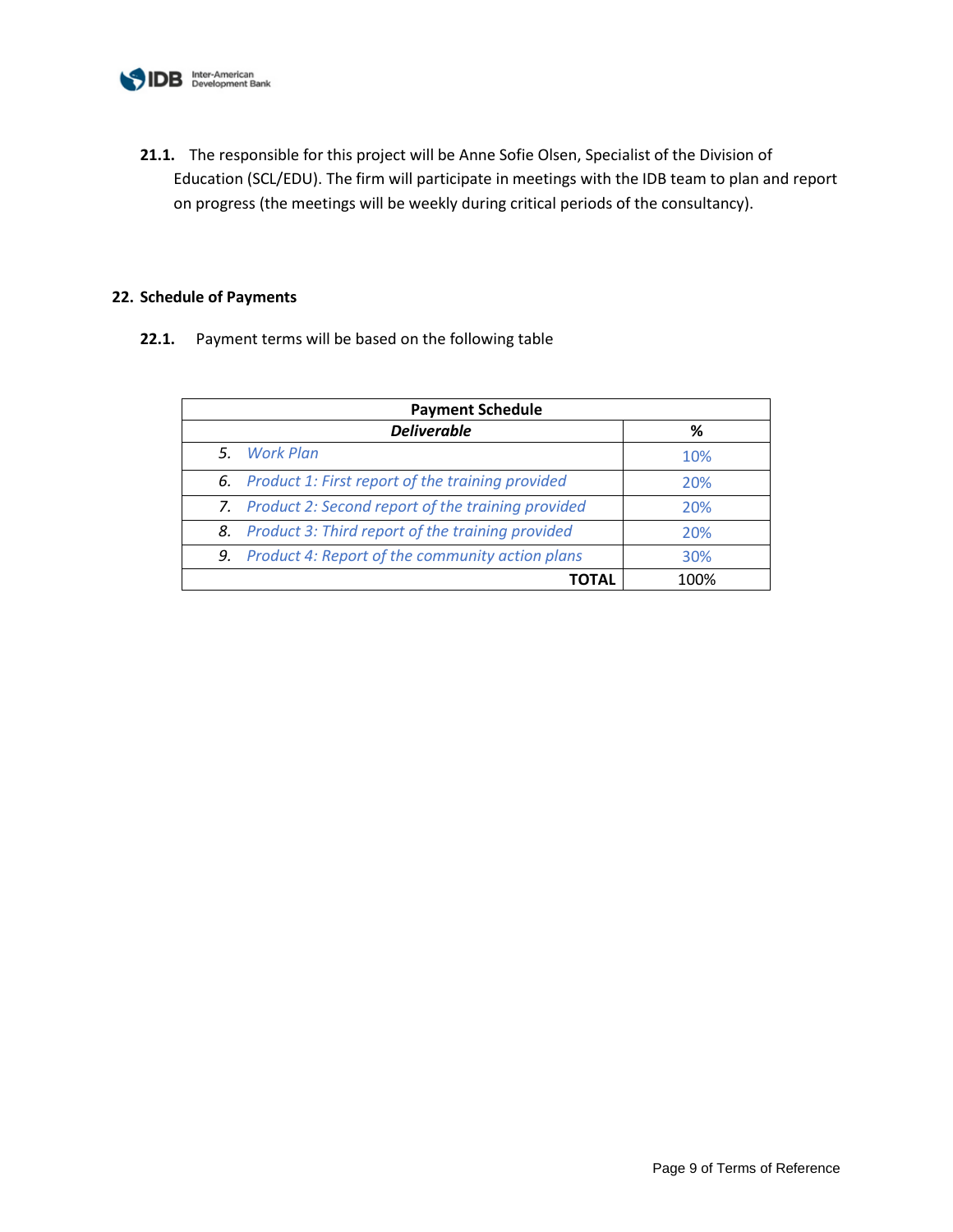

**Job Title:** Consultancy to support migration education analysis

**Background:** The Inter-American development Bank works to improve lives in Latin America and the Caribbean. Through financial and technical support for countries working to reduce poverty and inequality, we help improve health and education, and advance infrastructure. Our aim is to achieve development in a sustainable, climate-friendly way. With a history dating back to 1959, today we are the leading source of development financing for Latin America and the Caribbean. We provide loans, grants, and technical assistance; and we conduct extensive research. We maintain a strong commitment to achieving measurable results and the highest standards of increased integrity, transparency, and accountability.

The Social Sector (SCL) is a multidisciplinary team convinced that investing in people is the way to improve lives and overcome the development challenges in Latin America and the Caribbean. Jointly with the countries in the region, the Social Sector formulates public policy solutions to reduce poverty and improve the delivery of education, work, social protection, and health services. The objective is to advance a more productive region, with equal opportunities for men and women, and greater inclusion of the most vulnerable groups.

**The team:** The Education Division supports education systems of Latin America and the Caribbean countries to reach five dimensions that will contribute to making them successful in promoting effective teaching and learning among all children and youth. The IDB's private sector window also finances projects to expand educational opportunities for low income students. We support Latin American and Caribbean countries to ensure that:

- 1) High expectations guide education services
- 2) Students entering the system are ready to learn
- 3) All students have access to effective teachers
- 4) All schools have adequate resources and are able to use them for learning
- 5) All graduates have the necessary skills to succeed in the labor market and contribute to society

The Education Division is constantly consolidating its ongoing research agenda on teacher quality. Moreover, the Education Division is currently implementing several interventions to support systems in the region to incorporate AI and behavioral strategies in centralized assignment systems for teachers and students, in order to improve allocation outcomes. This consultancy has the objective to support the work on the nexus between migration and education, specifically in the following activities:(i) research efforts related to teacher, student, and resource allocation, (ii) the development of back-end technology (database administration and matching algorithms based on assignment mechanisms) for students and teachers, (iii) the development of front-end technology, that is, the "client-side" interface where teachers and families view available choices and apply for vacancies, and (iv) the design, implementation, and evaluation of AI and behavioral science strategies to improve allocation outcomes. Additionally, the consultancy will support exchange of best practices between countries as well as prepare national and regional seminars.

## **What you'll do:**

- Work on the research agenda of studies related to student and teacher allocation systems and resource allocation as well as mobility and migration.
- Support the design, implementation, and evaluation of AI and behavioral strategies in centralized assignment systems for students.
- Support data-analysis, further research and experimental evaluation, in particular related to mobility and education
- Support all related work-plans related to educational analysis and disseminations/workshops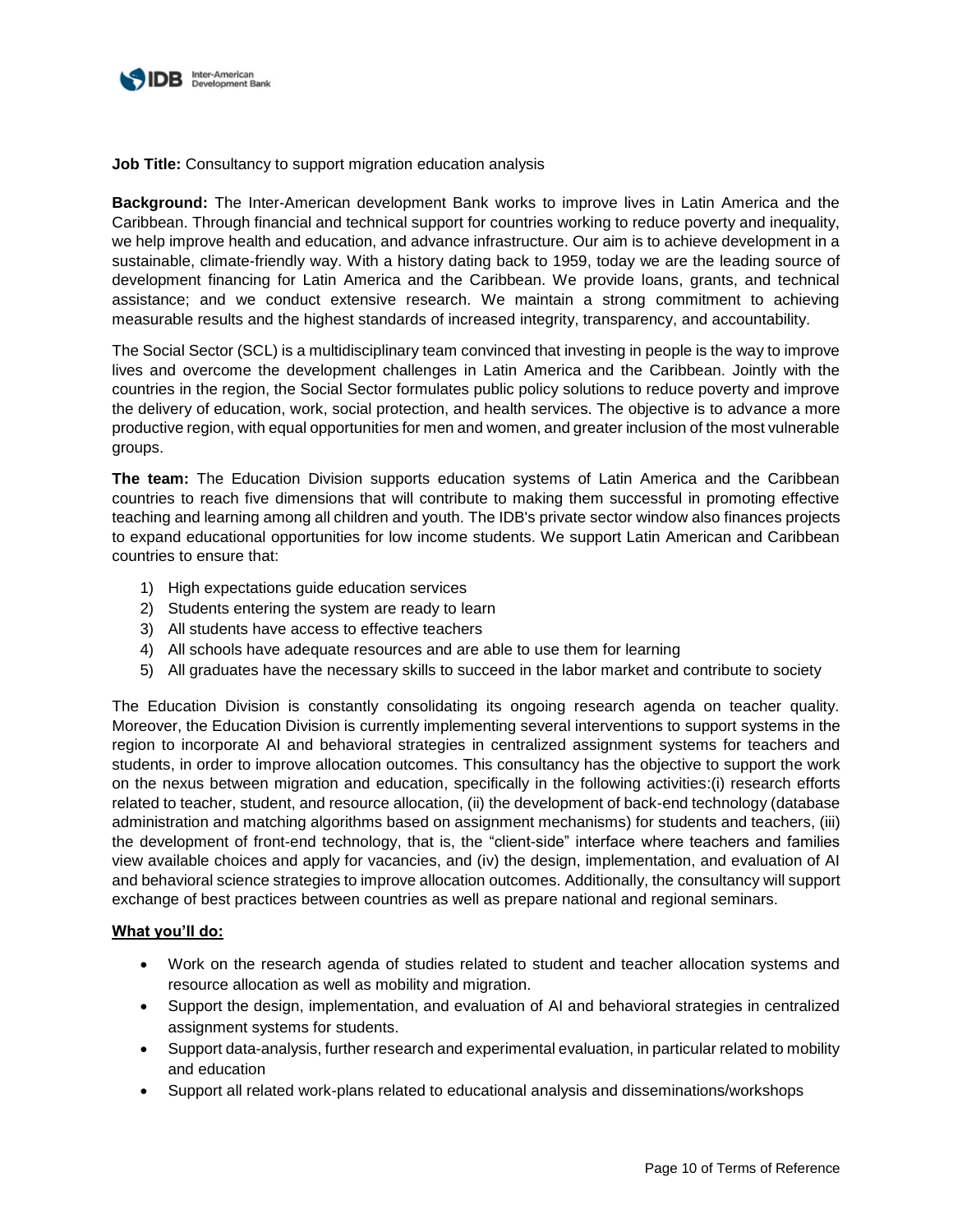

## **What you'll need:**

#### **Citizenship:**

 You are a citizen of one of our 48-member countries. We may offer assistance with relocation and visa applications for you and your eligible dependents.

**Consanguinity:** You have no family members (up to fourth degree of consanguinity and second degree

of affinity, including spouse) working at the IDB Group.

**Education:** Master's degree in Economics, Public Policy, Public Administration, Education or in a similar field. PhD preferred.

**Experience:** Five (5) years of relevant professional experience, or the equivalent combination of education and experience

**Languages:** Fluent in English and Spanish

## **Core and Technical Competencies:**

- Strong research background and strong analytical abilities, as demonstrated by academic and other professional achievements. The candidate should have the ability to understand and use theoretical and econometric tools of economic analysis.
- Extensive experience manipulating datasets using STATA or other equivalent software, and experience in evaluation techniques and methodologies.
- Knowledge of other program languages like Python, R and ArcGIS is desirable
- Algorithms and data structure skills desirable
- Ability to write academic papers, working independently and as part of a team
- Skills for planning and structuring meetings with authorities.

# **Opportunity Summary:**

Type of contract: PEC Length of contract: 6 months Starting date: September 15th, 2019 Location: Ecuador or IDB Headquarters Responsible person: Anne Sofie Westh Olsen, Education specialist (EDU/CEC)

**Our culture:** Our people are committed and passionate about improving lives in Latin-America and the Caribbean, and they get to do what they love in a diverse, collaborative and stimulating work environment. **We are the first Latin American and Caribbean development institution to be awarded the EDGE certification, recognizing our strong commitment to gender equality.** As an employee you can be part of internal resource groups that connect our diverse community around common interests.

**We encourage women, afro-descendants, people of indigenous origins, and persons with disabilities to apply.**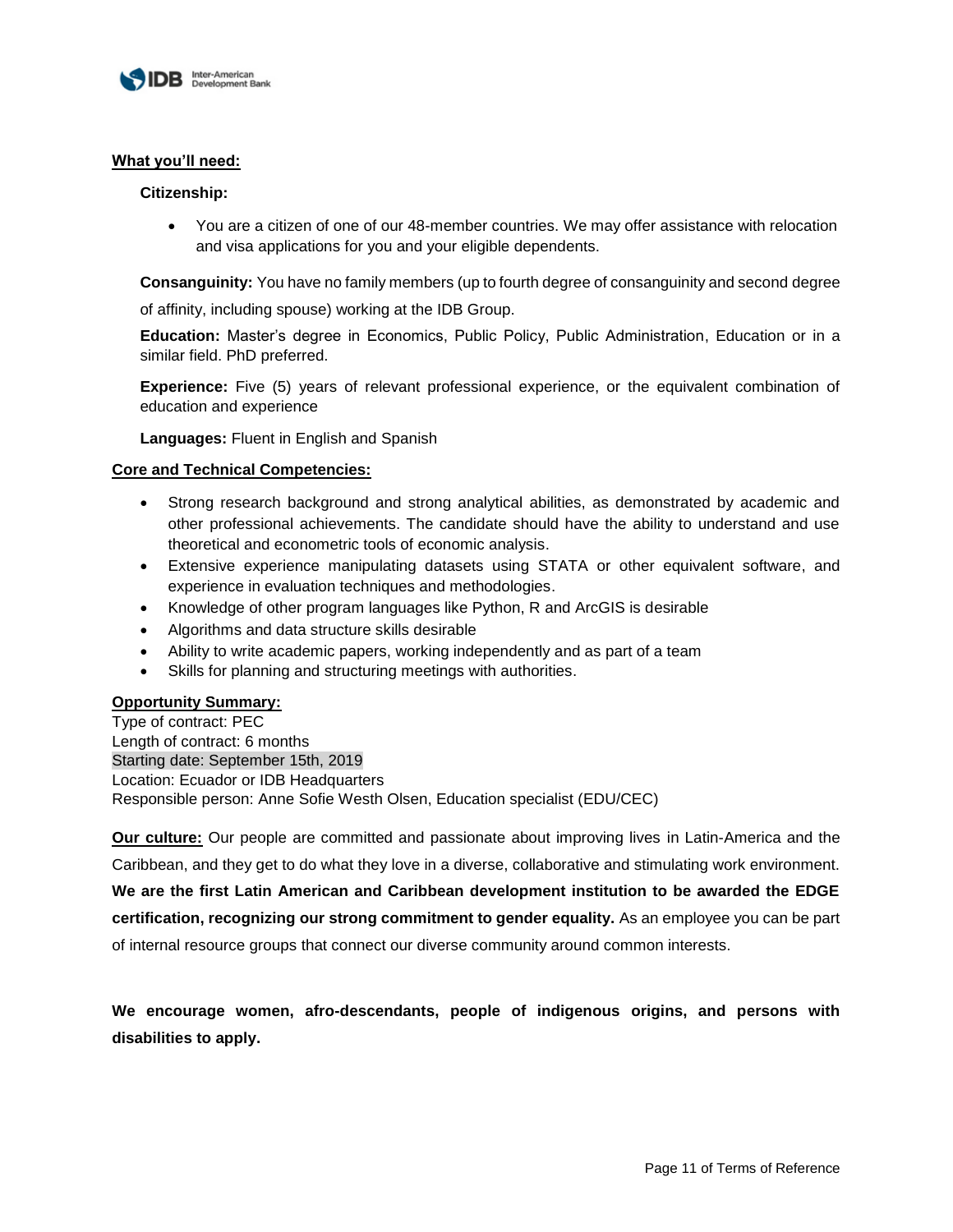

**About us:** At the IDB, we're committed to improving lives. Since 1959, we've been a leading source of long-term financing for economic, social, and institutional development in Latin America and the Caribbean. We do more than lending though. We partner with our 48-member countries to provide Latin America and the Caribbean with cutting-edge research about relevant development issues, policy advice to inform their decisions, and technical assistance to improve on the planning and execution of projects. For this, we need people who not only have the right skills, but also are passionate about improving lives.

## **Our team in Human Resources carefully reviews all applications.**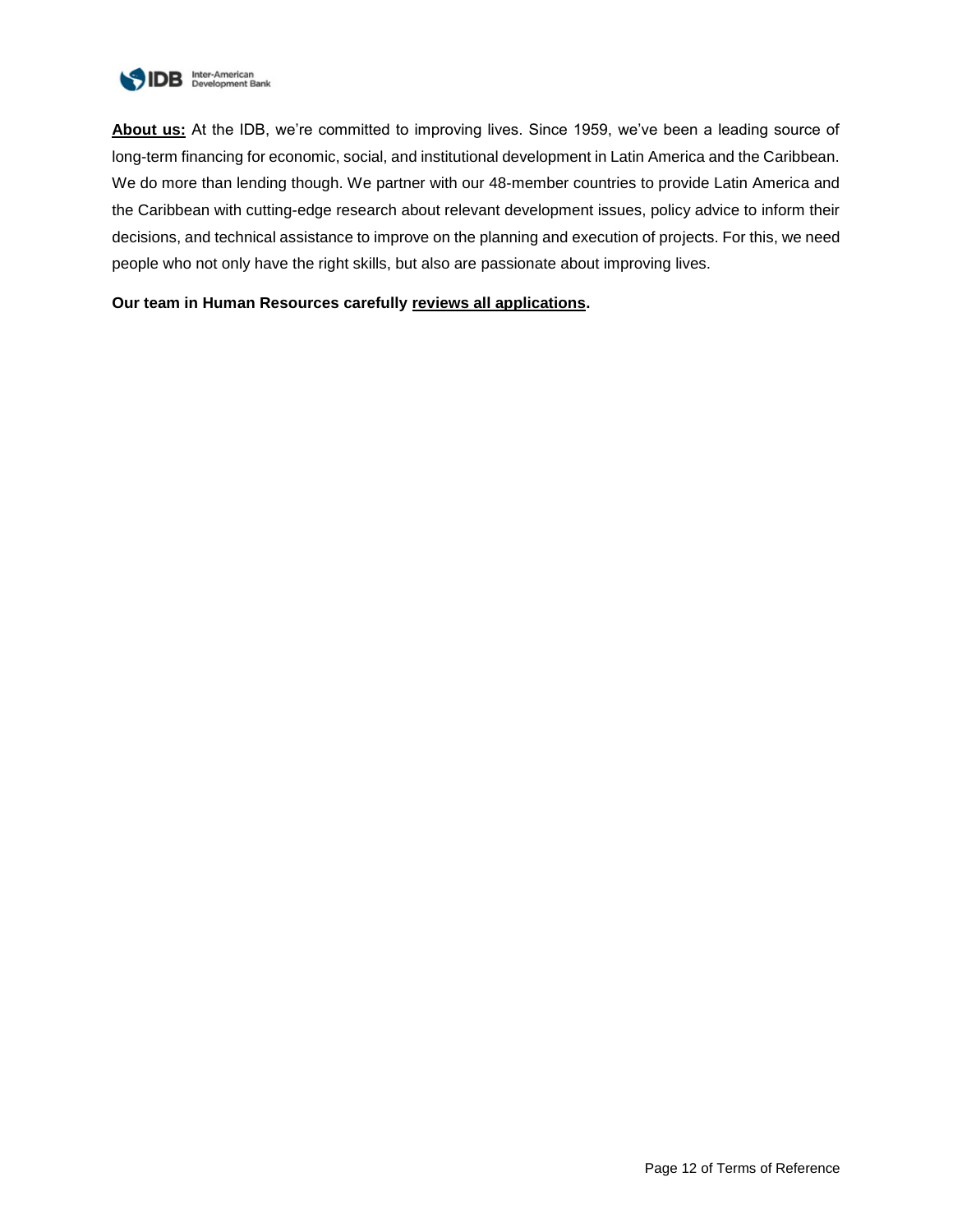

**Job Title:** Consultancy to support analysis about the Ecuadorian student allocation system EC-T1433

**Background:** The Inter-American development Bank works to improve lives in Latin America and the Caribbean. Through financial and technical support for countries working to reduce poverty and inequality, we help improve health and education, and advance infrastructure. Our aim is to achieve development in a sustainable, climate-friendly way. With a history dating back to 1959, today we are the leading source of development financing for Latin America and the Caribbean. We provide loans, grants, and technical assistance; and we conduct extensive research. We maintain a strong commitment to achieving measurable results and the highest standards of increased integrity, transparency, and accountability.

The Social Sector (SCL) is a multidisciplinary team convinced that investing in people is the way to improve lives and overcome the development challenges in Latin America and the Caribbean. Jointly with the countries in the region, the Social Sector formulates public policy solutions to reduce poverty and improve the delivery of education, work, social protection, and health services. The objective is to advance a more productive region, with equal opportunities for men and women, and greater inclusion of the most vulnerable groups.

**The team:** The Education Division supports education systems of Latin America and the Caribbean countries to reach five dimensions that will contribute to making them successful in promoting effective teaching and learning among all children and youth. The IDB's private sector window also finances projects to expand educational opportunities for low income students.

We support Latin American and Caribbean countries to ensure that:

1) High expectations guide education services;

- 2) Students entering the system are ready to learn;
- 3) All students have access to effective teachers;

4) All schools have adequate resources and are able to use them for learning; and

5) All graduates have the necessary skills to succeed in the labor market and contribute to society.

**Objective of this consultancy:** The Education Division's team will provide support to the Government of Ecuador to improve quick response to inclusion of migrants and vulnerable populations in the school system, by increasing the transparency, efficiency and equity of the student allocation system in Ecuador using artificial intelligence (AI), machine learning (ML), and behavioral insights (in particular, *nudges*). The objective of the consultancy is to support these efforts through the collection and analysis of information about the allocation student system in Ecuador, and to assist in carrying out evaluations of the new allocation system.

**What you'll do:** The selected candidate will…

- Collect and clean databases
- Identify suitable strategies to evaluate each of the information and nudge interventions on the school choices of parents and students
- Analyze data and perform econometric analyses, including the implementation of the evaluation strategy, estimation of alternative econometric models and specifications, robustness checks, and analysis of the results
- Carry out a policy analysis based on the results of the evaluation and the local context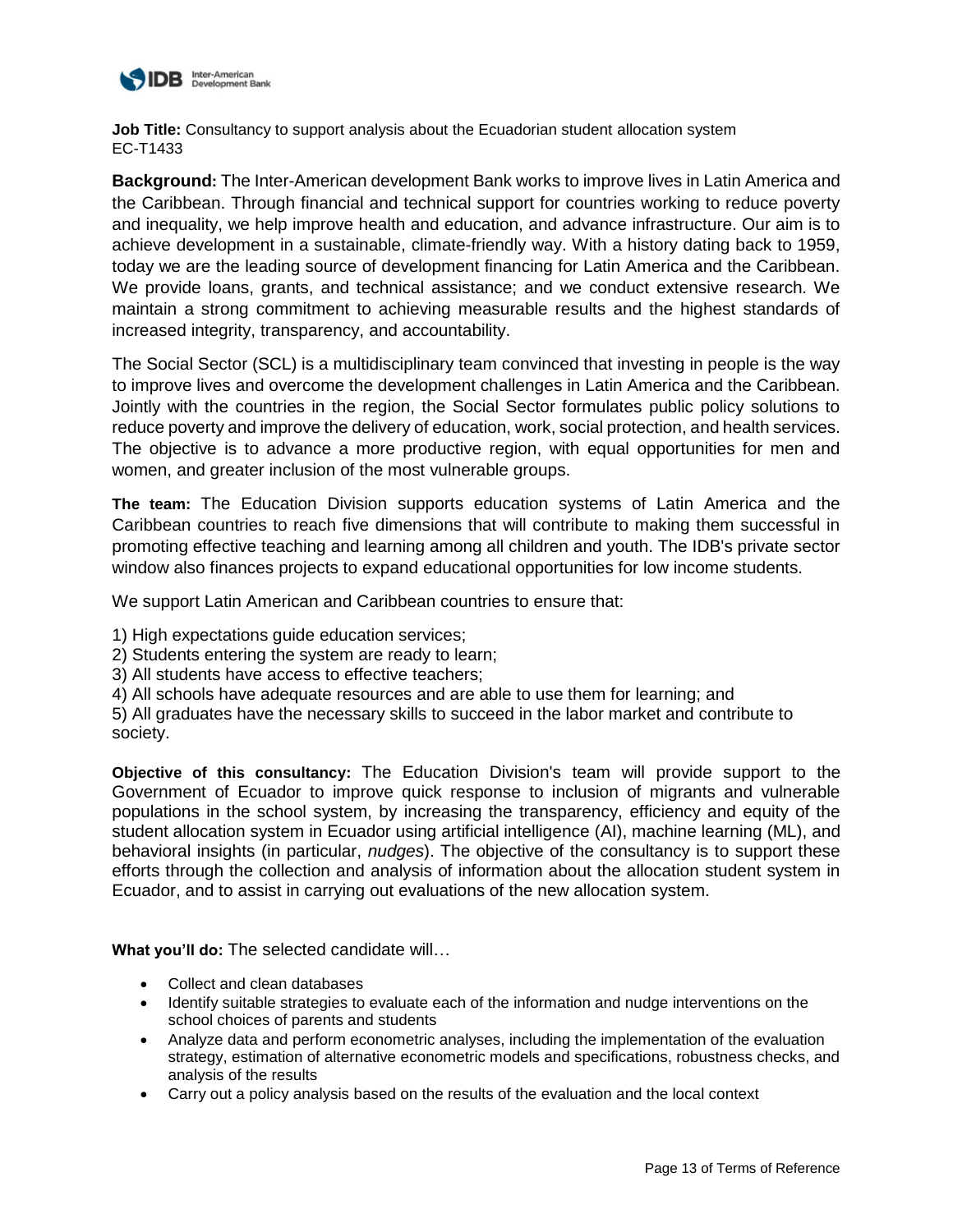

- Elaborate reports and presentations of main results
- Additional responsibilities, as necessary for the completion of above-mentioned tasks, are not precluded, which may become necessary and be approved by the supervisor.

## **Deliverables/Payments timeline:**

|    | <b>Deliverable Description</b>                                                                                                                                                                                                                   | Est. Date of<br><b>Delivery</b> | $%$ of<br><b>Payment</b> |
|----|--------------------------------------------------------------------------------------------------------------------------------------------------------------------------------------------------------------------------------------------------|---------------------------------|--------------------------|
| #1 | All required databases, including a description of them                                                                                                                                                                                          | February 1, 2020                | 25%                      |
| #2 | Report with a detailed description of the strategies to evaluate<br>the effectiveness of AI and nudges in improving equity and<br>efficiency in the allocation of students across schools, with a<br>focus on vulnerable and migrant populations | March 15, 2021                  | 25%                      |
| #3 | Reports and presentations of the main results                                                                                                                                                                                                    | July 1, 2021                    | 50%                      |

#### **Skills you'll need:**

- Citizenship: You are a citizen of one of our 48-member countries.
- Consanguinity: You have no family members (up to fourth degree of consanguinity and second degree of affinity, including spouse) working at the IDB Group.
- Education: Master´s Degree or Equivalent in Economics, Public Policy, Public Administration or in a similar field.
- Experience: Two (2) years of relevant professional experience, or the equivalent combination of education and experience
- Languages: Fluent in Spanish and English.

## **Core and Technical Competencies:**

- Strong research background and analytical abilities especially in areas of economic policy, public policy, education policy, and political economy as demonstrated by academic and other professional achievements are required.
- Superior organizational, coordination and logistical skills, with ability to look ahead, address and prioritize a wide range of issues and activities for timely completion; a proven ability to take initiative and work independently, and to work in a dynamic fast-paced work environment.
- Proven ability to work effectively in complex, multi-disciplinary and multi-cultural teams; superior inter-personal skills, client-orientation, diplomatic skills, and mature judgment as well as sensitivity to social and cultural issues.
- A proven ability to write brief, clear and analytical reports and concise discussion notes and presentations.

## **Opportunity Summary:**

- Type of contract: Product and External Services (PEC), Lump Sum
- Length of contract: 126 days over a period of 6 months
- Starting date: January 1, 2020
- Location: External
- Responsible person: Anne Sofie Olsen, Specialist of the Division of Education (CEC/EDU)